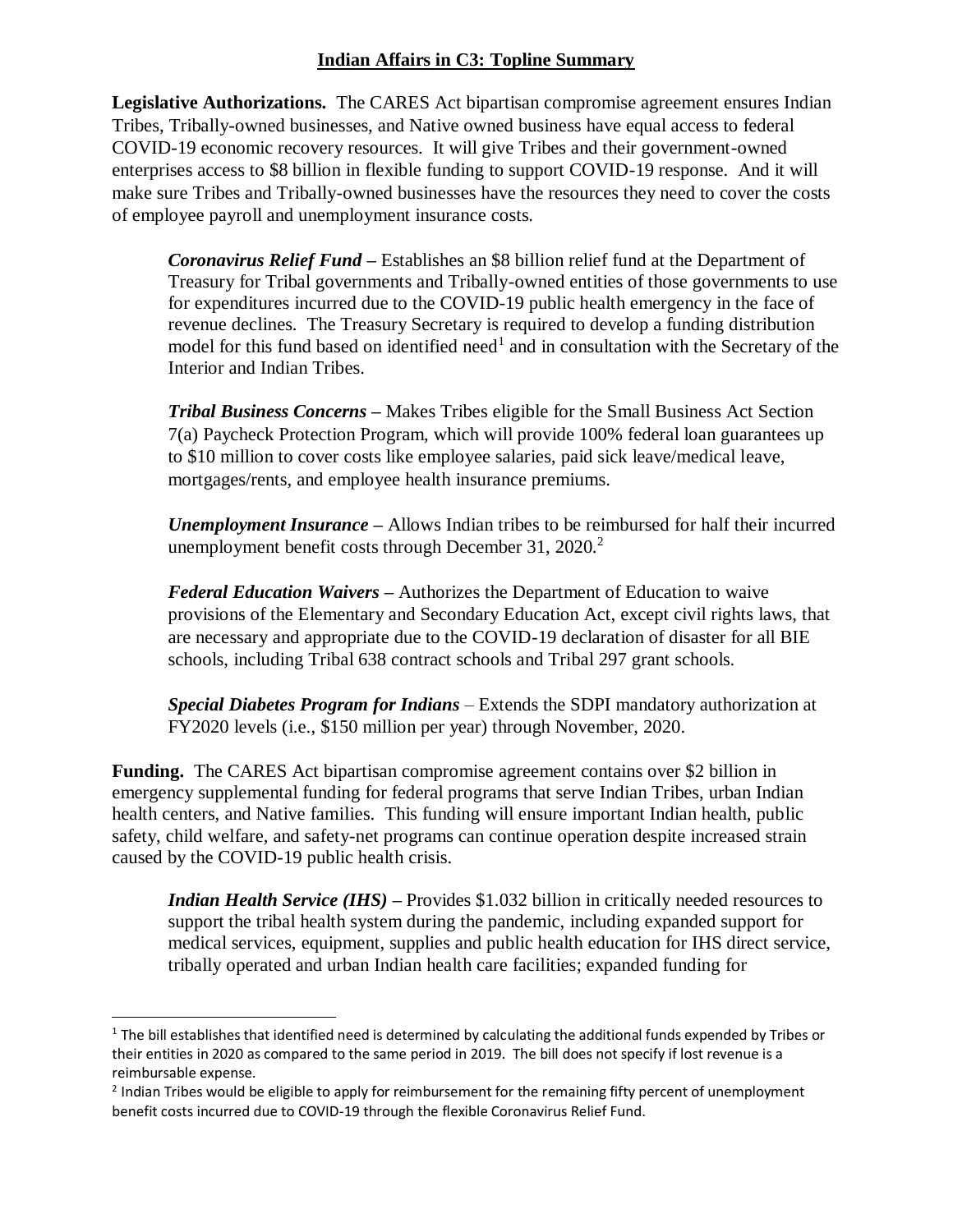purchased/referred care; and new investments for telehealth services, electronic health records improvement, and expanded disease surveillance by tribal epidemiology centers.

*Bureau of Indian Affairs (BIA) –* Includes \$453 million to provide aid to tribal governments; support welfare assistance and social service programs, including assistance to tribal members affected by the coronavirus crisis; expand public safety and emergency response capabilities; increase BIA capacity for teleworking so the agency is better prepared to assist tribes; and meet increased staffing and overtime costs.

*Bureau of Indian Education (BIE)* – Provides \$69 million for response needs at BIEfunded schools, including staffing, transportation, telework, and cleaning activities and assistance for tribal colleges and universities across the country to help respond to the crisis.

*HUD Office of Native American Programs –* Provides \$200 million for the Native American House Assistance and Self Determination Act (NAHADSA) Block Grant program with a formula designed to assist Tribally Designated Housing Entities most in need of funding related to COVID-19 response. And \$100 million to the Indian Community Development Block Grant to respond to COVID-19 in tribal communities.

*Food Distribution Program for Indian Reservations –* Provides \$100 million to the program that provides USDA commodity foods to low-income households, including the elderly, living on Indian reservations.

*Older Americans Act Tribal Nutrition.* Provides \$20 million for the delivery of nutrition services to American Indians, Alaska Natives, and Native Hawaiian elders.

*Indian Child Care Development Block Grant –* Provides between \$70-96 million for Indian child care programs that serve low-income families to help defray the costs of COVID-19 response, including for continued payments to child care providers during center closures and to provide emergency child care for health care workers, emergency responders, and other COVID-19 "front line" workers.

### **Appropriations By the Numbers**

### **Agriculture**

 $\bullet$  \$100m+ for FDPIR (\$50m food purchase  $+$  \$50m construction)

#### **Interior, EPA, and Related Agencies**

- \$1.03b for IHS (broad use authority with no less than \$450m for Tribal 638 and Urban facilities + \$65m for electronic health record modernization)
- $\bullet$  \$69m+ for BIE (K-12 + TCUs)
- \$453m+ for BIA "TPA" like fund/operation of Indian Programs
- \$78,000 to IAIA for COVID response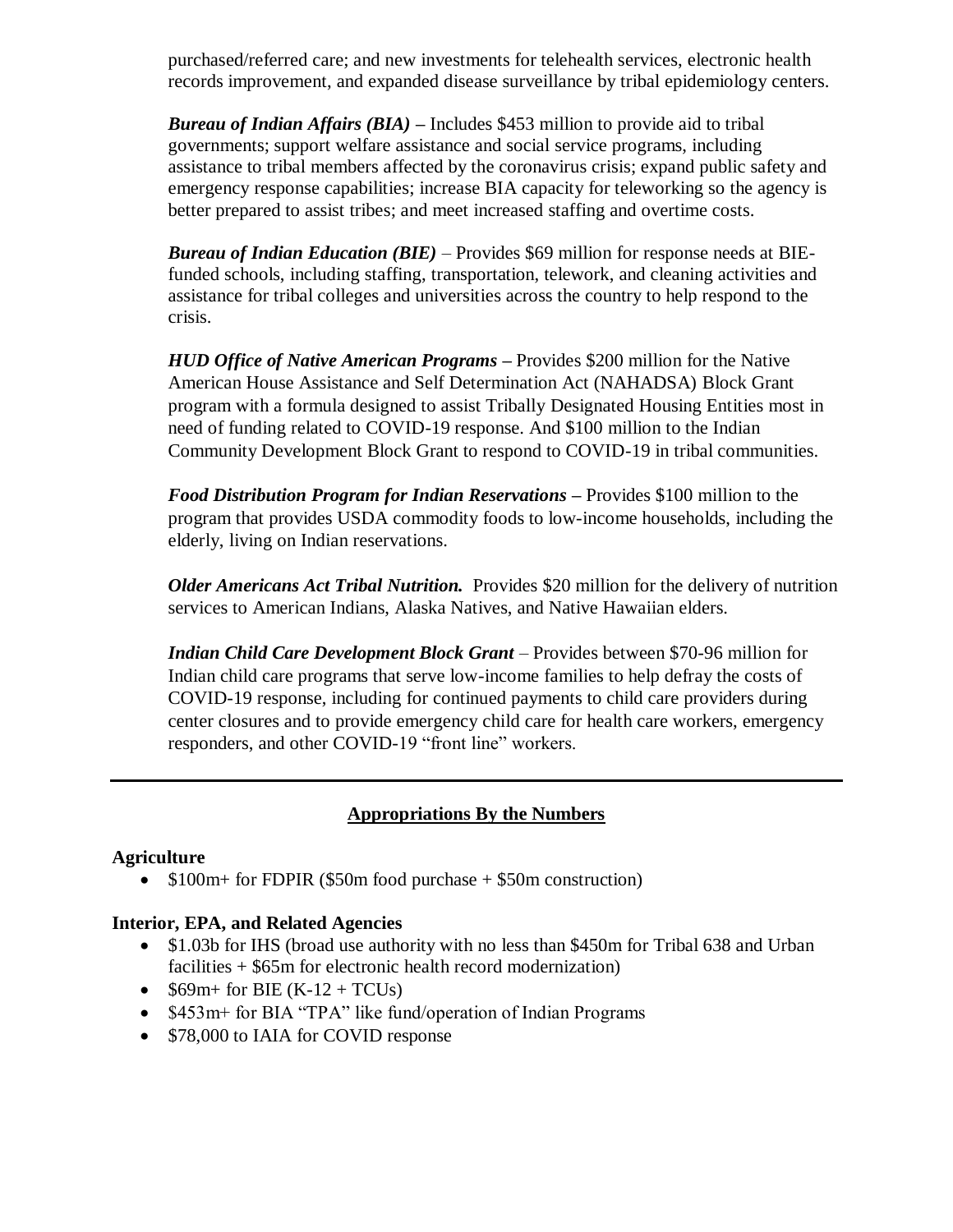### **LHHS**

 $\overline{a}$ 

- \$15m+ for Tribes and Urban facilities through HRSA for telehealth/rural health activities
- \$15m+ for Tribes and Urban facilities through the Public Health and Social Services Emergency Fund for essential medical resources to respond to coronavirus<sup>3</sup>
- $\bullet$  \$120m + for CDC grants to Tribes and Urban Indian health organizations
- Ed Stabilization Funding
	- o 0.5% set-aside for programs operated or funded by BIE
	- o TCUs are eligible for general higher education funding formula, which is based on formula of 75% for Pell student enrollment and 25% for non-Pell students. TCUs will also qualify for the Minority Serving Institutions set-aside (7.5% of the overall higher ed set-aside).<sup>4</sup> Also, TCUs and other MSIs will have flexibility through a statutory waiver to use prior HEA-MSI award money for COVIDrelated response efforts.
- Student Loan/Aid –AIAN students will get the same benefits as all other students with fed loans.
- \$50m+ for Institute of Museum and Library Services (includes Tribal grantees) to "expand digital network access, purchase internet accessible devices, and provide technical support services"
- \$900m+ Low Income Home Energy Assistance Program (LIHEAP) supplement for all eligible households, including those covered by Tribal LIHEAP.
- \$20m+ for Older American Act Tribal Nutrition activities for the delivery of nutrition services to American Indians, Alaska Natives, and Native Hawaiian elders.
- \$96m+ for Indian Child Care Development Block Grant for COVID-19 costs and to provide child care services for health care and emergency workers.

# **Transportation, Housing and Urban Development, Broadband**

- \$300m+ for NAHASDA & ICDBG; \$200m through NAHASDA formula (but only for COVID-needs) and \$100m through the Indian Country Development Block grant (ICDBG)
- \$100 million for the Re-connect program (Broadband Loan and Grant Program authorized by Sec. 779 of the Consolidate Appropriations Act, 2018).<sup>5</sup>
- \$25 million for Distance Learning and Telemedicine Program. Funding goes toward initial capital assets for equipment (e.g., video conferencing equipment, computers) that operate via telecommunications to rural end-users of telemedicine and distance learning. Broadband facilities (if owned by the applicant) are also eligible. Federally recognized tribes are eligible to apply for DLT grants.

<sup>&</sup>lt;sup>3</sup> These include countermeasures and vaccines, therapeutics, diagnostics, necessary medical supplies, enhancements to the U.S. Commissioned Corps, and other preparedness and response activities.

<sup>4</sup> Apparently 80% of TCU students get Pell, so it is likely that TCUs also receive some funds.

<sup>5</sup> To be eligible, at least 90% of the households to be served by a project receiving a loan or grant under the pilot program must be in a rural area without sufficient access to fixed broadband at a minimum speed of 10 Mbps/1 Mbps. Wireless and satellite is not eligible. As the Program is currently administered, two Tribal specific elements apply: If service is being proposed on tribal land, a certification is required from the proper tribal official that they are in support of the project and will allow construction to take place on tribal land. If no certification is provided, then this area will be ineligible for funding.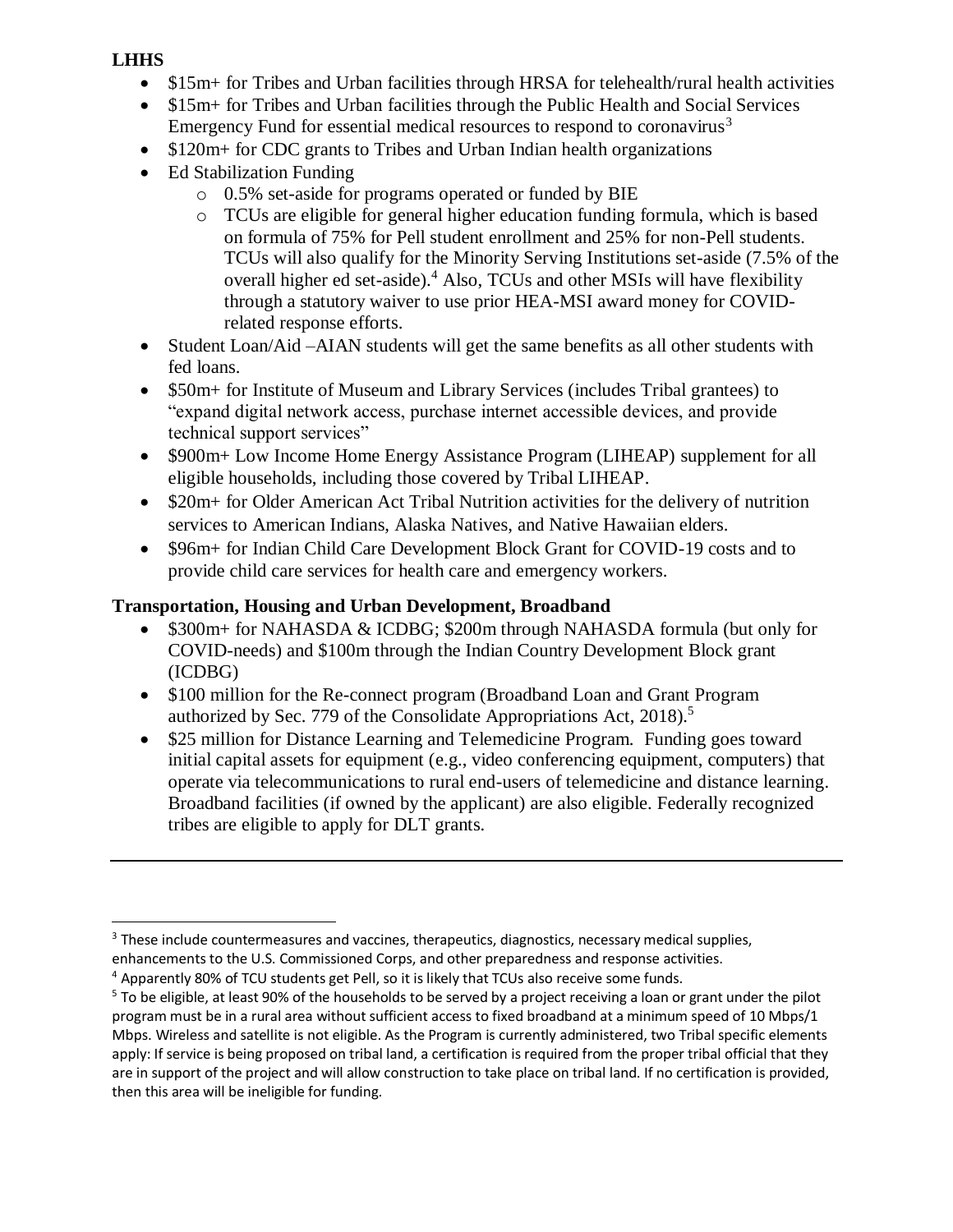# **Background**

#### **Tribal Governments and Economies**

- Because of the economic impacts of COVID-19 pandemic, all governments are experiencing a revenue shortfall in the face of increased demand for government services. But, Tribes are uniquely at risk of a complete disruption in funding for their safety net programs.
- Without a tax base, Tribes rely on Tribal businesses to generate revenue to fund essential government services (e.g., health care, education, public safety, housing and social services).
- Tribal industries contribute \$50+ billion/year to Tribal governments and the American economy.
- The COVID-19 pandemic has devastated Tribal businesses, threatening the ability of Tribes to continue providing basic government services or ramp up programs to respond to the COVID-19 pandemic.
- Senate Democrats demanded that if Congress takes action to address government COVID-19-related revenue shortfalls for states, territories, and local governments to prevent disruption of essential services – they must do the same for Indian Tribes. Parity!

### **Tribal Health**

- Pre-COVID-19, IHS was already under-resourced and was facing down a 25% national clinical staff vacancy rates (in some facilities, like the Gallup Indian Medical Center, the vacancy rate for doctors was over 40% before the start of the COVID-19 crisis).
- CDC has also released reports that suggest AI/ANs have had mortality rates four-times higher than the national average in past public health crises (e.g., Spanish Flu and H1N1 – so, even 100 years no improvement in the mortality rate disparity). There is some records that suggest entire Native villages were wiped out  $- a 100\%$  mortality rate  $$ during the Spanish flu pandemic 100 years ago.
- Like other health systems, IHS facilities are dangerously low in PPE supplies some IHS facilities reported reducing operating hours and potential infections of medical staff.
- The situation is so desperate IHS is weighing use of non-CDC approved expired mask.
- Unlike other health systems, IHS does not have direct access to the SNS nor do Tribes receive federal support for public health emergency planning.
- Given that Native communities went into this public health crisis "behind" AND that we know public health crises have disparate impact on Native families AND because Indian Country does not have equal access to federal public health emergency resources, it's critical that Congress ensure Indian Tribes have direct access to federal health emergency funds and public health resources to face down public health emergencies like the COVID-19 pandemic.

### **Tribal Nutrition**

- Pre-Covid-19, the food insecurity rate for majority-AIAN counties is greater than 20%, well above the national average of 15.1%. And, 60% of all majority AIAN counties have a high food-insecurity rate.
- Some rural Indian lands also have limited access to grocery stores (e.g., the Navajo Nation – which is the size of West Virginia – has only 10 grocery stores total). So, when